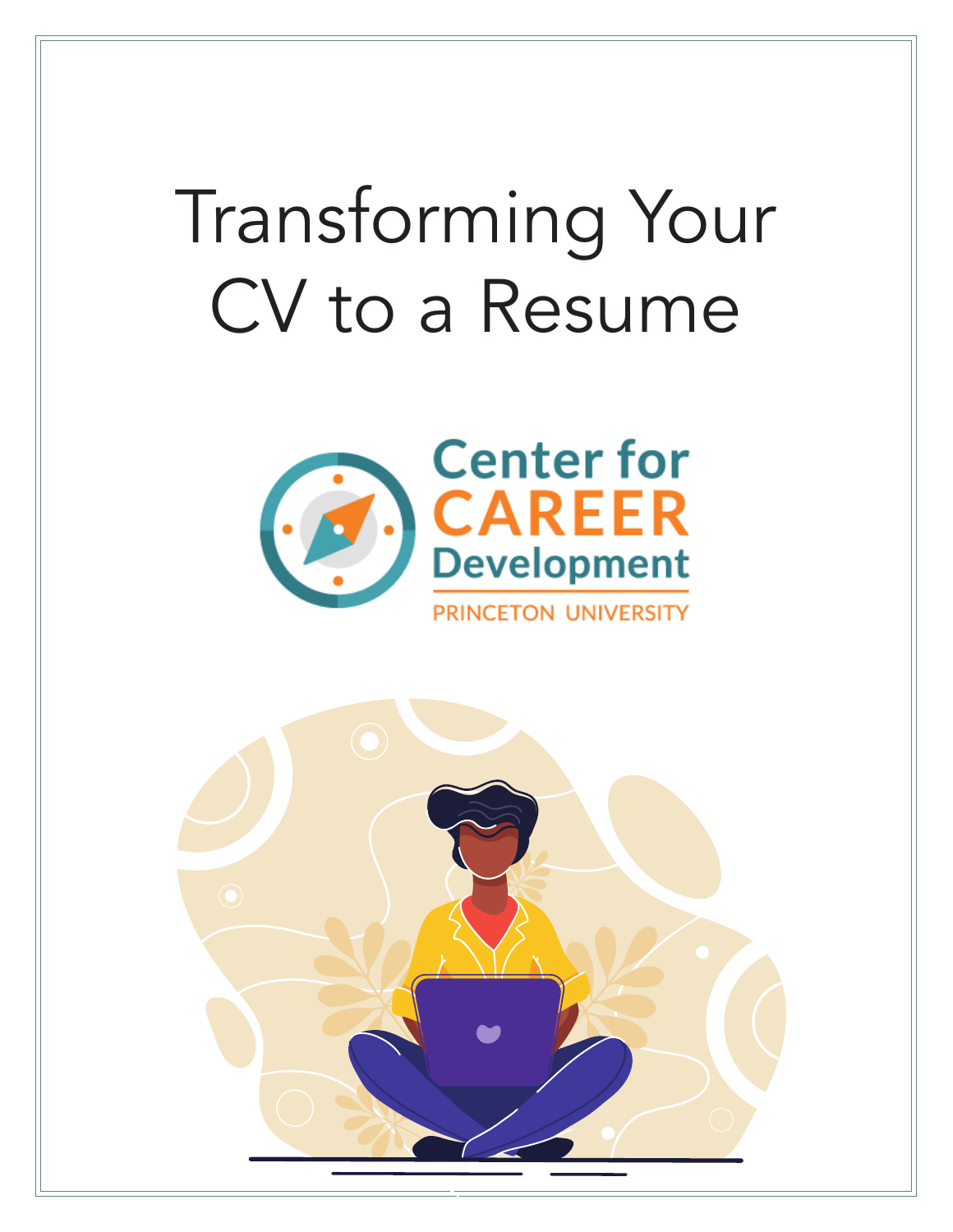# **Where do I start?**

Ensure your CV has all the up-to-date academic activities and accomplishments you have accumulated since college. This will serve as your master CV.

You can develop industry or role-specific resumes by taking relevant elements out of your master CV and modifying them. This step-by-step guide help you build and format a strategic and targeted resume highlighting your relevant experiences and skills to a specific career beyond academia.

# **How do I covert my CV to resume?**

Always start with a job you are planning to apply to. Thoroughly review the job description to identify which transferable skills and experiences are considered more important than others.

Once you have a list of core skills and experiences for the position, consider and write down the relevant knowledge and skills you've gained through your training (e.g., research, teaching, fellowships). Don't forget to consider your volunteering work (e.g., graduate student group engagement, mentoring undergraduates, services to your department), and any freelance work you may have involved within or outside of academia.

Once you have compiled this information, ask yourself how you achieved success in your work and what specific tools you used to reach your goals. These questions will help you develop impactful accomplishment statements from your experiences. This process will be covered in more detail throughout this guide.

# **What do I include in my resume?**

**Skills:** During your graduate career, you develop valuable transferable skills that build upon research or teaching. Examples include collaborating with peers and identifying emerging trends/patterns from data to offer evidence-informed insights for improvement. These may also include specific equipment, software or capabilities used within each experience such as SAS, Python, R, and Illustrator.

**Accomplishment Statements:** These are

impactful descriptions conveying your skills and accomplishments under each of your most relevant experiences. Start with an action verb. You should qualify and quantify your achievements in each of your accomplishment statements. Highlight your most relevant transferable skills in your accomplishment statements in a way that a hiring manager can easily understand.

**Relevant Experience:** This section includes full-time or part-time employment, volunteering, extracurricular activities, teaching, research and/or field experiences. Names and locations of employers and dates of employment should be included. Create a bulleted list of accomplishment statements detailing the level of responsibility, knowledge and acquired skills relevant to the position to which you are planning to apply

**Headings:** Create specific headings to break down your experiences by functional area. Examples include: Archival Research, Lab Management Experience, Leadership Experience, Teaching Experience or Technical Skills.



# **Step 1: Identify Key Transferable Skills**

Graduate students develop transferrable and technical skills throughout their Princeton experience. Whether it's through teaching, research/field work, campus engagement, some of the skills graduate students may develop during their training may include:

- Data analysis and interpretation
- Abstract reasoning
- Research
- Project management
- Synthesis of ideas, data or existing literature
- Communication (verbal and written)
- Self-management, initiative and motivation
- Ability to express complex information
- Collaboration and leadership skills
- Critical thinking/problem solving

*See the next page for some examples of more specific skills you may have developed during your academic career.*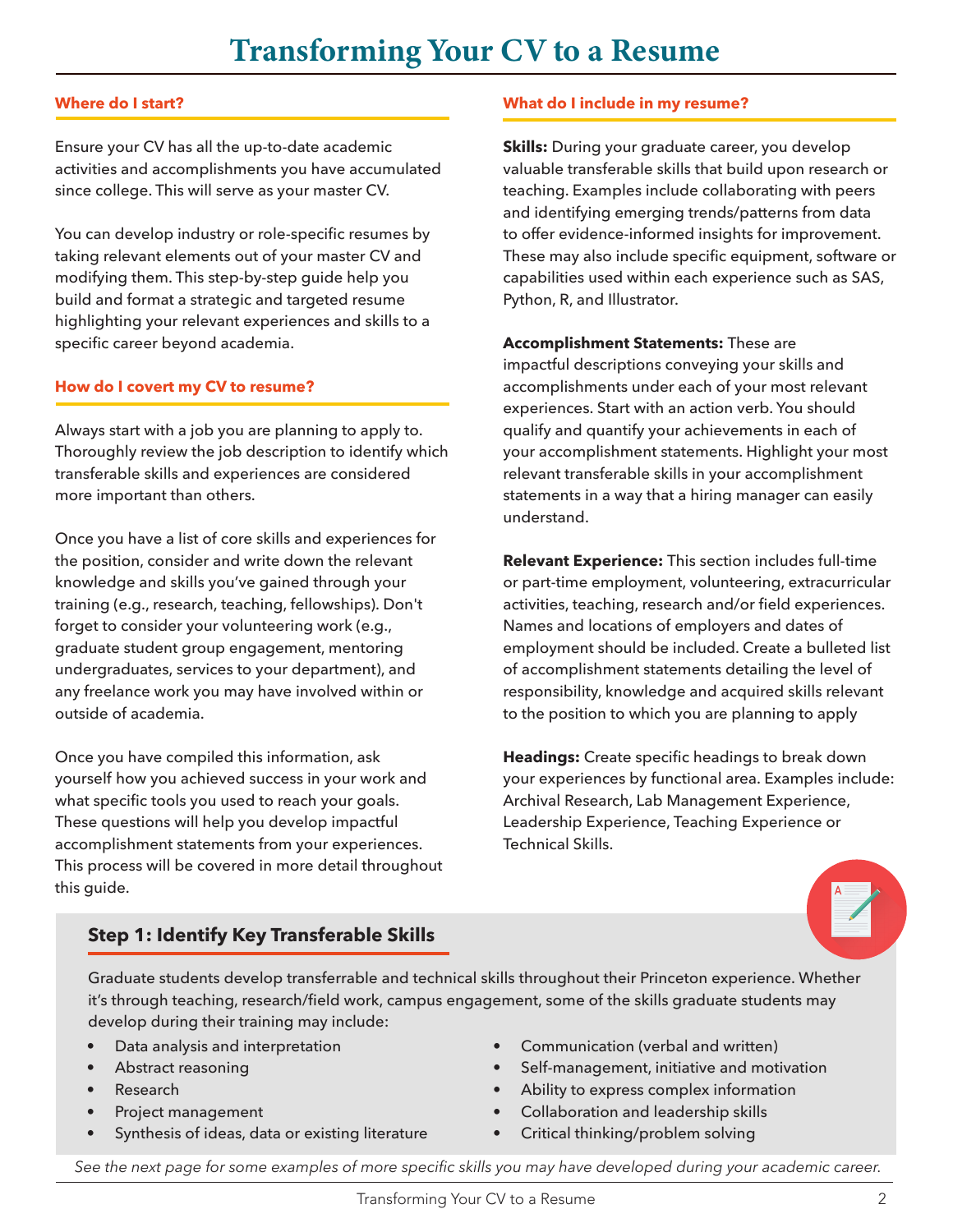| Data analysis and interpretation                                                   | <b>Research</b>                                                                    |
|------------------------------------------------------------------------------------|------------------------------------------------------------------------------------|
| Define a problem and identify possible causes                                      | Identify sources of information applicable to a problem<br>or situation            |
| Consolidate or synthesize large amounts of information<br>into a coherent argument | Design qualitative, quantitative, or mixed-method<br>research and analyze the data |
| Identify emerging trends and offer evidence-informed<br>insights for improvement   | Develop organizing principles to sort and evaluate data                            |

| <b>Self-Management and Work Ethic</b>              | <b>Collaboration and Leadership Skills</b>                            |
|----------------------------------------------------|-----------------------------------------------------------------------|
| Work effectively under pressure and meet deadlines | Motivate, train and coach individuals to accomplish<br>learning goals |
| Consider the impacts of my actions on the broader  | Identify and apply the strengths of others to maximize                |
| community and make responsible decisions           | team outcomes while achieving a common goal                           |
| Be resourceful and build an effective line of      | Build relationships with others to collaborate, share                 |
| communication with your adviser                    | resources and brainstorm ideas                                        |

| <b>Communication</b>                                     | <b>Program Management and Organization</b>                |
|----------------------------------------------------------|-----------------------------------------------------------|
| Effectively facilitate group discussions by keeping them | Manage and categorize large assortments of                |
| constructive                                             | information and data                                      |
| Write and edit in forms ranging from brief abstracts to  | Identify goals and tasks to be accomplished in a          |
| book-length manuscripts                                  | realistic timeline                                        |
| Articulate ideas, presentations and findings to a wide   | Prioritize tasks while maintaining flexibility to address |
| variety of audiences under time constraints              | potential and unexpected problems                         |

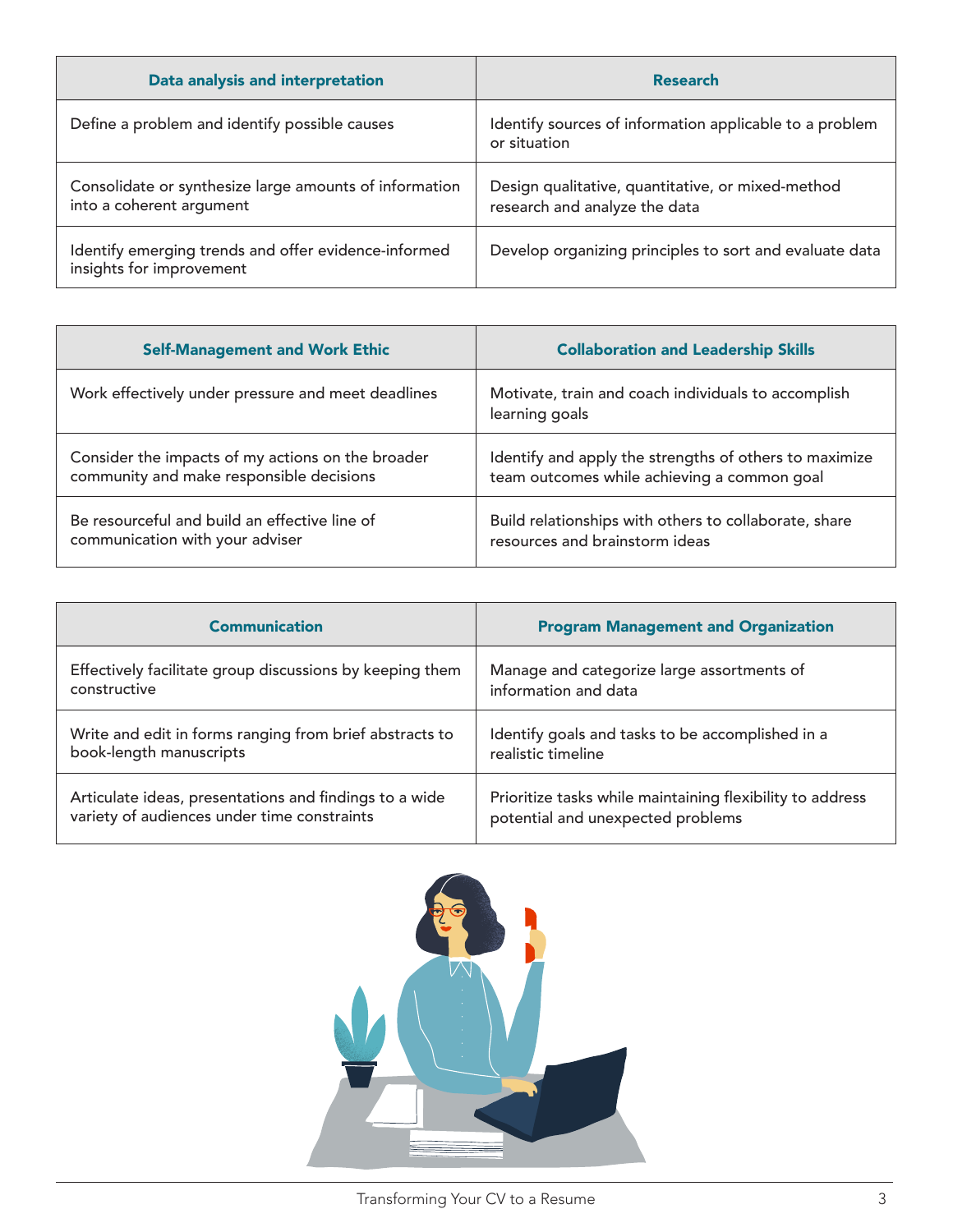# Identify Key Transferable Skills – Worksheet

Based on a thorough review of the job description of your interest, list your top relevant transferable skills in the far left column and then note the context(s) in which you demonstrated each skill. These can be brief. Although the example below illustrates a skill that has been used in all three types of contexts, some of your specific skills may have only been used in one or two different settings.

| <b>Key Transferable Skills</b> | <b>Outside Graduate School</b>                                                                | <b>Research &amp; Teaching</b>                                                                             | <b>Campus Activity</b>                              |
|--------------------------------|-----------------------------------------------------------------------------------------------|------------------------------------------------------------------------------------------------------------|-----------------------------------------------------|
| Public speaking                | End of summer<br>presentation to<br>department staff at<br>organization A where I<br>interned | Conference<br>presentations to share<br>my dissertation findings<br>for researchers and<br>faculty members | Proposal for graduate<br>student leadership council |
|                                |                                                                                               |                                                                                                            |                                                     |
|                                |                                                                                               |                                                                                                            |                                                     |
|                                |                                                                                               |                                                                                                            |                                                     |
|                                |                                                                                               |                                                                                                            |                                                     |
|                                |                                                                                               |                                                                                                            |                                                     |
|                                |                                                                                               |                                                                                                            |                                                     |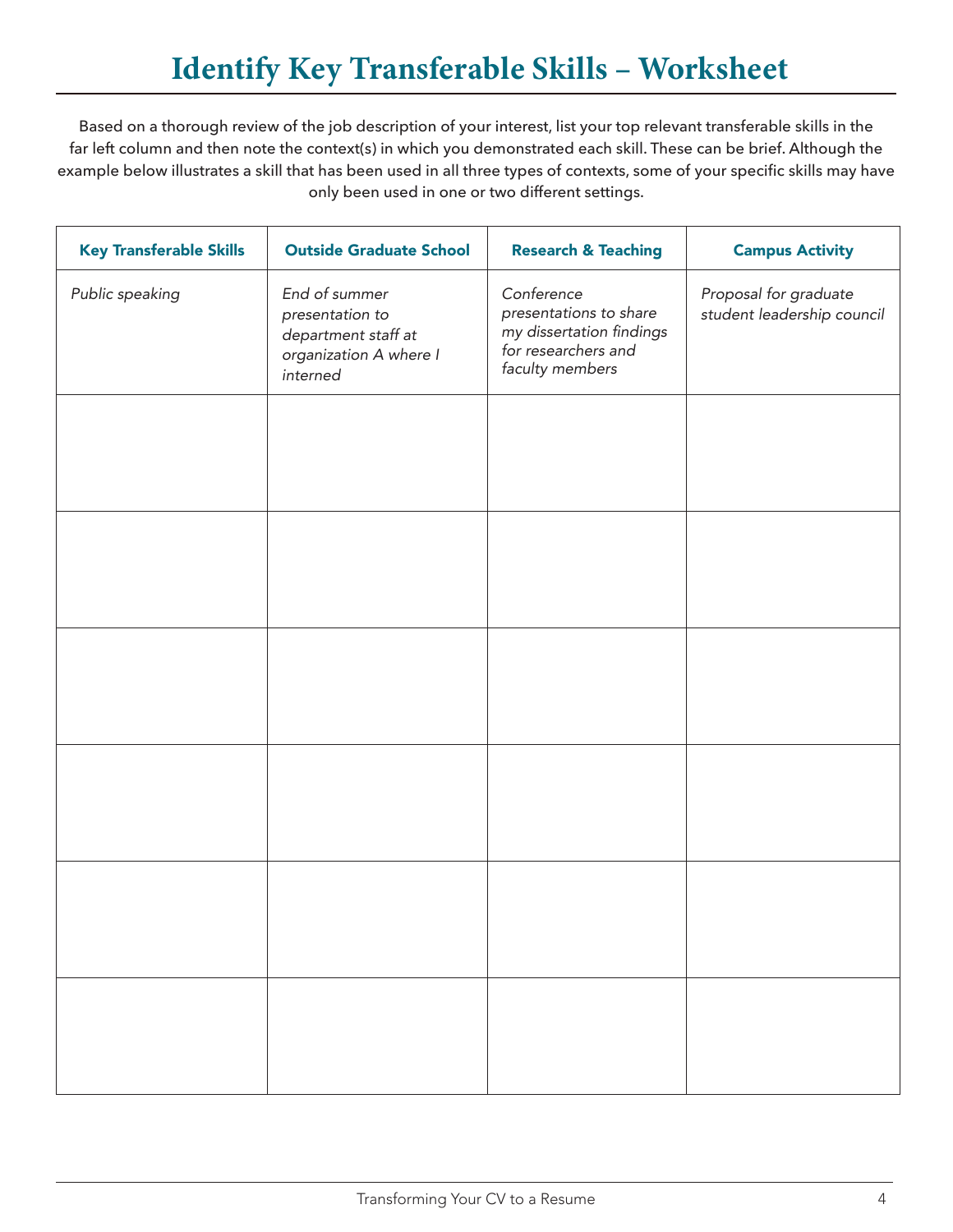# **Step 2: Create Accomplishment Statements**

Writing concisely about your experiences and skills in the limited space on a resume can be challenging. To write effective accomplishment statements, start with an Action Verb, then provide the Context for that action using quantitative and qualitative terms and share the End Result of your actions to show the value of your contributions. Examples of accomplishment statements by skill include:

# **Writing and Planning**

- Planned and implemented each phase of research, including experiment design, data collection and analysis, and written reporting of findings
- Co-authored 5 articles published in peer-reviewed journals such as the Journal of Biological Chemistry
- Developed technical reports to disseminate preliminary findings of a research project examining the impacts of political culture on women's political socialization

# **Collaboration and Leadership Skills**

- Lead 3 undergraduate researchers to complete project goals on time and within budget for developing an effective treatment technology
- Collaborate with several postdoctoral researchers and graduate students to develop and submit a proposal for a community-building research grant
- Oversee budget and manage programming and events to raise awareness about equity issues on campus

### **Research, Interpretation and Analysis:**

- Analyze a secondary data set of 200,000+ U.S. immigrants to identify historical immigration trends
- Conducted 3 longitudinal research projects from design to completion in 4.5 years
- Design lab protocol and revise approaches during genetic proteins in senior research projects

# **Communication Skills**

- Managed and mentored 2 undergraduate researchers in senior research projects
- Presented research at multiple conferences to share primary findings with fellow researchers and faculty members

# **Converting research "jargon" to accomplishment statements**

It is important to be able to effectively communicate your skills and experiences to readers who may not possess a similar academic background and may not be familiar with field-specific jargon. Consider the example below:

### **Scientific accomplishment statements:**

**Department of Physics, Princeton University | September 2016 - Present** 

- Derive the long-time diffusion coefficient in disordered systems with trapping and releasing mechanisms
- Predict permeability of random media by their tomographic information

# **Alternative statements for less scientific readers:**

**Department of Physics, Princeton University | September 2016 2016 - Present** 

- Independently assess mathematical models to conceptualize and evaluate trapping and releasing mechanisms
- Apply technical tools to hypothesized outcomes related to random media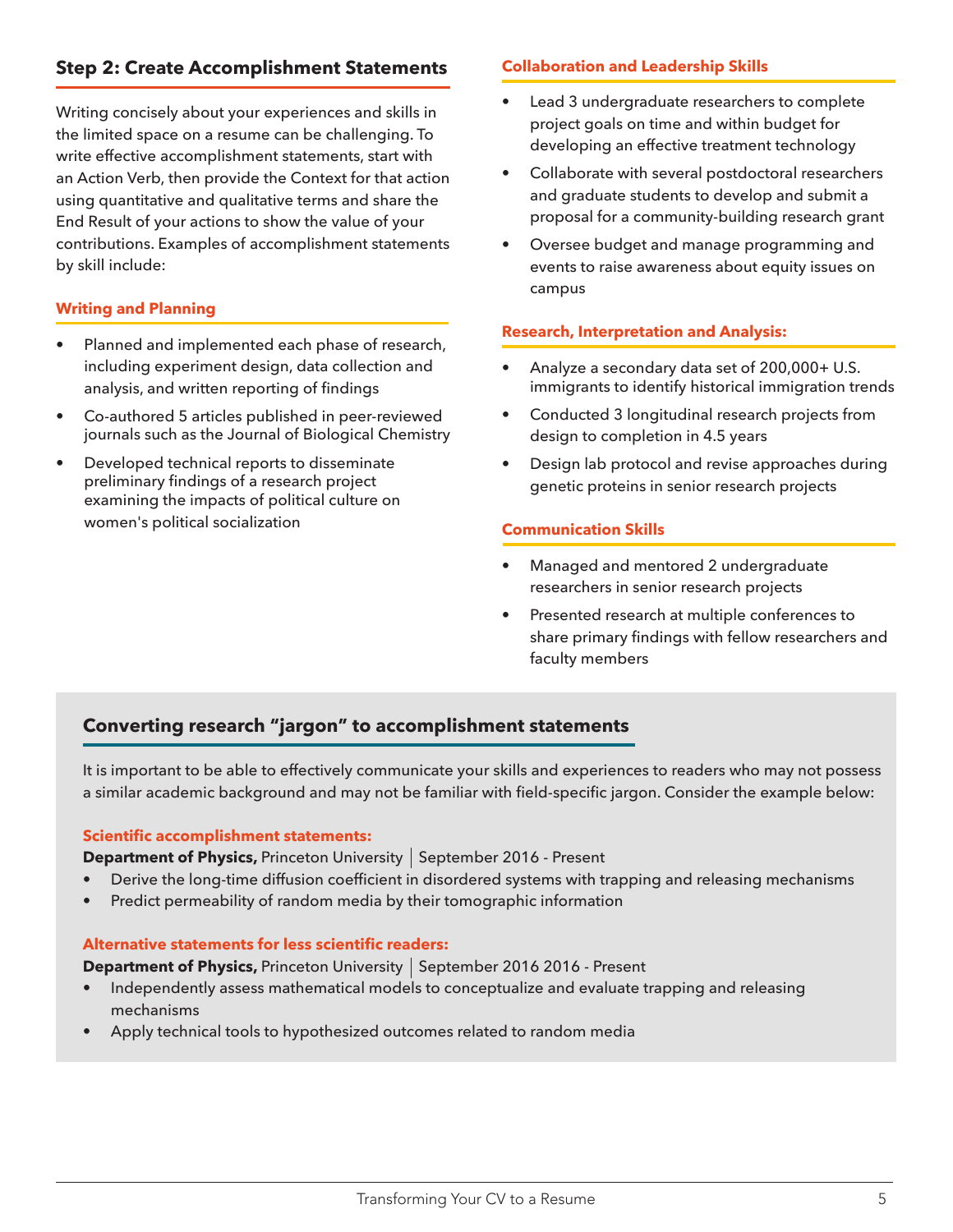List your top 5-10 skills in the left column, then note the context where you demonstrated each skill. See sample action verbs in the Additional Resources section on pages 9 & 10 for assistance.

| <b>Context</b>                                                                       | <b>End Result</b>                                   |
|--------------------------------------------------------------------------------------|-----------------------------------------------------|
| 5+ articles on the correlation<br>between atoms and perception<br>of physical spaces | Published in the Summer 2019<br><b>IEEE Journal</b> |
|                                                                                      |                                                     |
|                                                                                      |                                                     |
|                                                                                      |                                                     |
|                                                                                      |                                                     |
|                                                                                      |                                                     |
|                                                                                      |                                                     |
|                                                                                      |                                                     |
|                                                                                      |                                                     |
|                                                                                      |                                                     |
|                                                                                      |                                                     |
|                                                                                      |                                                     |
|                                                                                      |                                                     |
|                                                                                      |                                                     |
|                                                                                      |                                                     |
|                                                                                      |                                                     |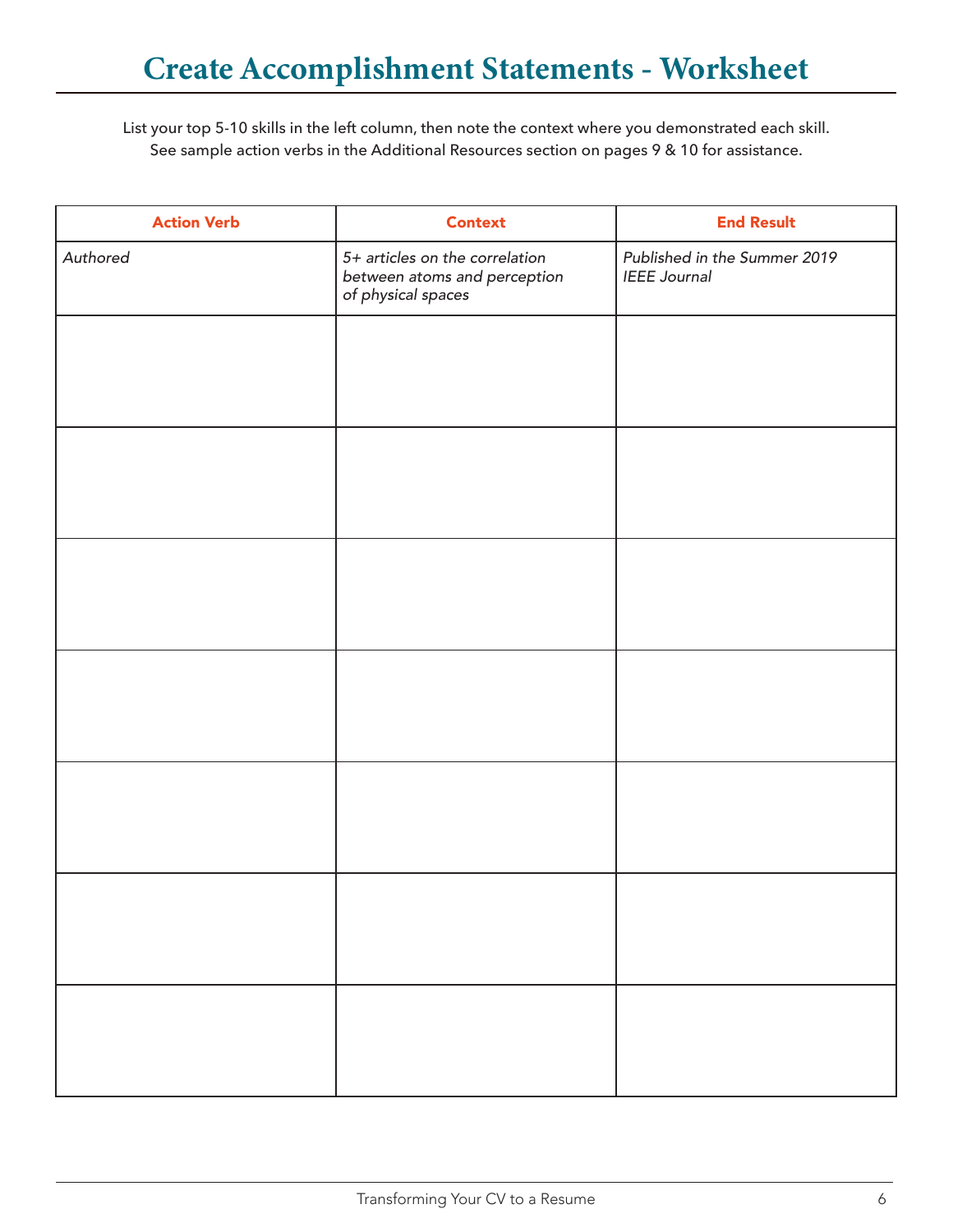# **Step 3: Format Experiences**

Now put it all together and add your employer, location, position and employment timeframe. Here are a few examples that contain these elements:

### **Research Experience**

### **Princeton University, Engineering and Applied Sciences,** Princeton, NJ | 2015 - Present

*Graduate Researcher*

- Develop protein binding interactions involved in the signaling pathway of apoptosis
- Conduct extensive literature reviews of patent and scientific trends
- Analyze innovative binding interactions involving apoptosis to better understand cellular lifecycles

### **Brookings Institution,** Washington, D.C. | September 2017 - May 2018

*Brookings Research Fellow* 

- Awarded first pre-doctoral fellowship for dissertation research granted by the Metropolitan Policy Program
- Created a dataset compiled from government sources on municipal finances and socioeconomics for sub-committee on finance
- Programmed rare-events regressions to measure the impact of fiscal control boards in small cities
- Performed qualitative case studies on the control boards of Miami and Washington, D.C. through interviews with key actors, archival research, and evaluating financial reports
- Presented at 2 national academic conferences for Political Science (7,200 attendees) and Planning (1,000 attendees)

### **Teaching Experience**

### **Princeton University, Department of History,** Princeton, NJ | September 2015 - Present

*Teaching Assistant* 

- Conduct study sessions, facilitate discussions and contribute to curriculum design
- Teach philosophy and history of science to over 70 students

# **Medical Communication Experience**

### **The Merck Index, Merck & Co., Inc.,** Rahway, NJ | June 2016 - August 2016

*Associate Editor*

- Wrote original scientific monographs for The Merck Index using a broad scientific background in chemistry and biomedical sciences
- Edited the chemical structure content of The Merck Index for publication
- Managed staff of 3 working on editorial projects to write new material, update existing material and to enhance The Merck Index web and digital versions
- Represented the Merck Publishing Group at national and international scientific and professional meetings, seminars and exhibits

### **Leadership Experience**

### **Princeton Graduate Consulting Club,** Princeton, NJ | January 2018 - December 2019

*Co-President*

- Led one of the largest clubs on campus with 12-person executive board and 150+ active members
- Developed strategic partnerships with major consulting firms and alumni to build sustainable talent pipelines
- Co-organized 20+ weekly case-practice sessions and won 2 Ivy case competitions in 2019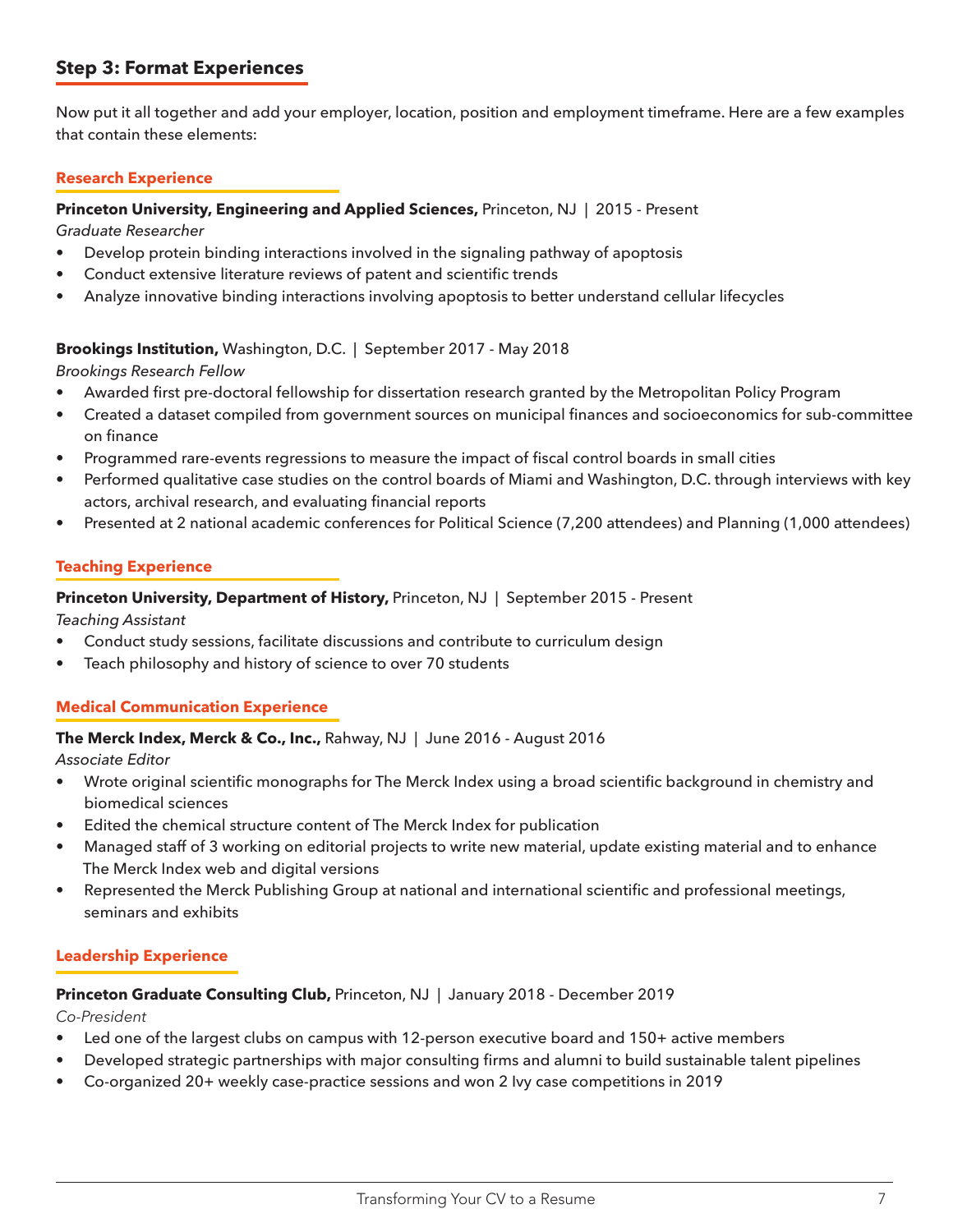# **Format Experiences – Worksheet**

|           | Timeframe ________________________________                                                                                                                           |  |
|-----------|----------------------------------------------------------------------------------------------------------------------------------------------------------------------|--|
|           |                                                                                                                                                                      |  |
| $\bullet$ |                                                                                                                                                                      |  |
| $\bullet$ |                                                                                                                                                                      |  |
| $\bullet$ |                                                                                                                                                                      |  |
|           | $\begin{tabular}{c} Timeframe \end{tabular} \begin{tabular}{c} \hline \textbf{Timeframe} & \textbf{green} & \textbf{green} \\ \hline \end{tabular}$                  |  |
|           |                                                                                                                                                                      |  |
| $\bullet$ |                                                                                                                                                                      |  |
| $\bullet$ |                                                                                                                                                                      |  |
| $\bullet$ |                                                                                                                                                                      |  |
|           |                                                                                                                                                                      |  |
|           | $\begin{tabular}{c} Timeframe \end{tabular} \begin{tabular}{c} \hline \textbf{Timeframe} & \textbf{green} & \textbf{green} & \textbf{green} \\ \hline \end{tabular}$ |  |
|           |                                                                                                                                                                      |  |
| $\bullet$ |                                                                                                                                                                      |  |
| $\bullet$ |                                                                                                                                                                      |  |
| $\bullet$ |                                                                                                                                                                      |  |
|           | $\begin{tabular}{c} Timeframe \end{tabular} \begin{tabular}{c} \hline \textbf{Timeframe} & \textbf{green} & \textbf{green} \\ \hline \end{tabular}$                  |  |
|           |                                                                                                                                                                      |  |
| $\bullet$ |                                                                                                                                                                      |  |
| $\bullet$ |                                                                                                                                                                      |  |
| $\bullet$ |                                                                                                                                                                      |  |
|           | $\begin{tabular}{c} Timeframe \end{tabular} \begin{tabular}{c} \hline \textbf{Timeframe} & \textbf{green} & \textbf{green} & \textbf{green} \\ \hline \end{tabular}$ |  |
|           |                                                                                                                                                                      |  |
| ٠         |                                                                                                                                                                      |  |
| ٠         |                                                                                                                                                                      |  |
| ٠         |                                                                                                                                                                      |  |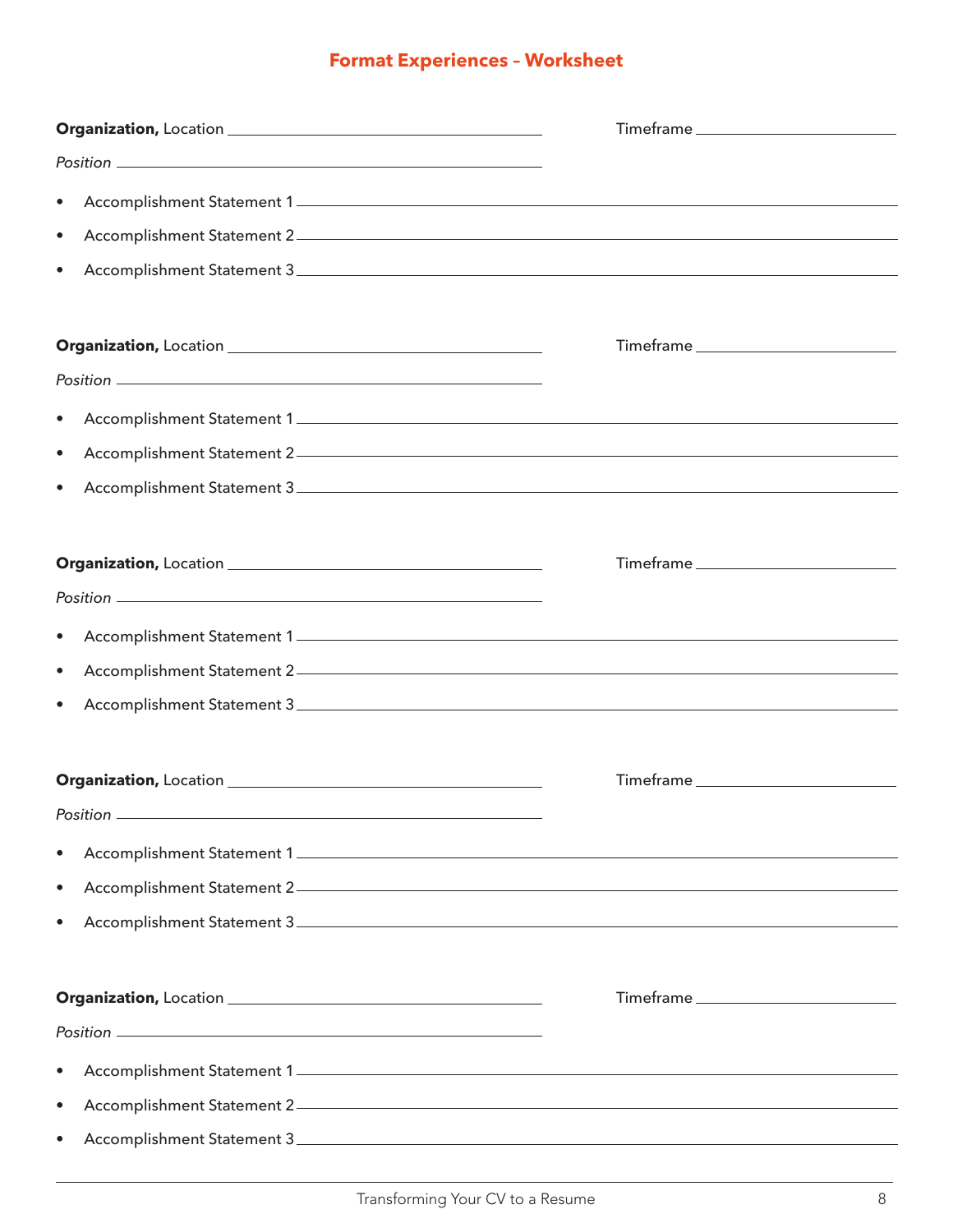# Additional Resources: Helpful Headers and Action Verbs

To prioritize your experiences and effectively tailor your resume, use headers to differentiate each of your past work/research experiences. Headers allow you to draw the reader's attention to key sections of your resume.

| <b>SAMPLE EDUCATION HEADERS</b>                                                                                                                                         |                                                                                                                                                                      |  |  |
|-------------------------------------------------------------------------------------------------------------------------------------------------------------------------|----------------------------------------------------------------------------------------------------------------------------------------------------------------------|--|--|
| Academic Background<br>$\bullet$<br><b>Educational Background</b><br><b>Education and Training</b><br><b>Related Coursework</b><br><b>Select Coursework</b>             | <b>Completed Coursework</b><br>$\bullet$<br><b>Academic Accomplishments</b><br>Scholarships<br><b>Grants Awarded</b>                                                 |  |  |
| <b>SAMPLE RESEARCH HEADERS</b>                                                                                                                                          |                                                                                                                                                                      |  |  |
| Academic Projects<br>Research Experience<br>Lab Management Experience<br>$\bullet$<br><b>Conference Presentations</b><br><b>Scholarly Contributions</b><br>Publications | Leadership Experience<br>Independent Research<br><b>Archival Research</b><br><b>Genomics Research Experience</b><br>Data Research Experience<br><b>Invited Talks</b> |  |  |
| <b>SAMPLE TECHNICAL HEADERS</b>                                                                                                                                         |                                                                                                                                                                      |  |  |
| <b>Coding Experience</b><br>$\bullet$<br><b>Software Development Experience</b><br>$\bullet$<br><b>Technical Experience</b><br><b>Programming Languages</b>             | Hardware Experience<br><b>Technical Skills</b>                                                                                                                       |  |  |

#### **FIELD-DRIVEN WRITING/CONSULTING HEADERS**

- Consulting Experience
- Medical Communication Experience
- Publishing and Editorial Experience
- Healthcare Industry Experience
- Instructional Design Experience
- Pharmaceutical Research Experience
- Entrepreneurship Experience
- Local Government Experience
- Community Outreach and Services

### **TRANSFERABLE SKILL-DRIVEN WRITING/CONSULTING HEADERS**

- **Teaching Experience**
- Leadership Experience
- Teamwork Experience
- Project Management Experience
- Mentoring & Advising Experience
- Data Analytic Experience
- South-Asian Literature Writing Experience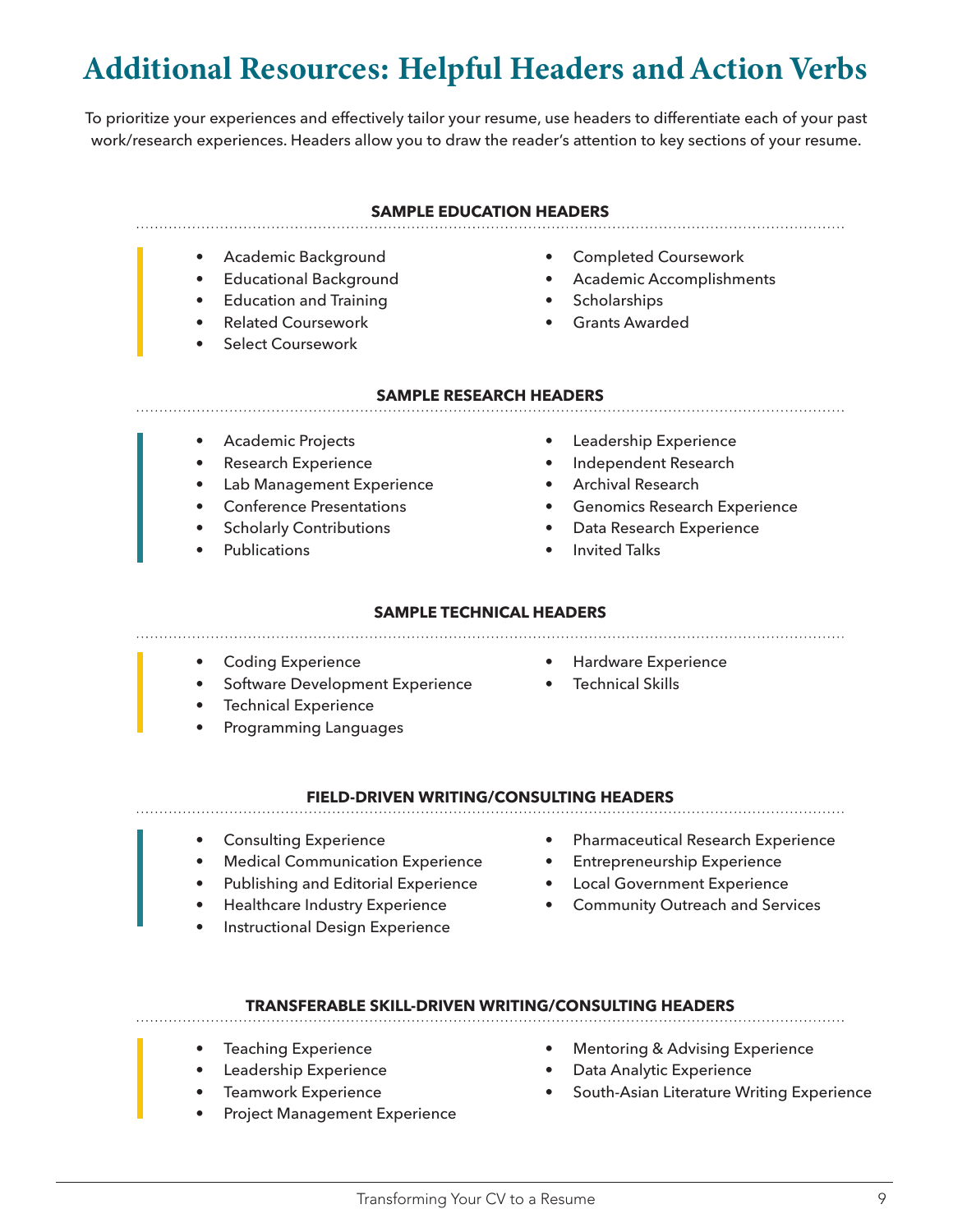# Action Verbs

#### **Management & Leadership**

administered appointed approved assigned attained authorized chaired consolidated controlled coordinated decided delegated directed eliminated emphasized enforced enhanced executed handled headed hired hosted increased instituted led managed merged overhauled oversaw planned prioritized produced recommended streamlined strengthened supervised

**Communication** addressed advertised articulated authored clarified communicated composed condensed conferred consulted contacted conveyed convinced corresponded defined

described discussed drafted edited elicited enlisted expressed influenced informed instructed interacted interviewed joined judged listened mediated moderated motivated negotiated observed outlined persuaded presented promoted proposed publicized recruited reinforced reported responded solicited specified suggested synthesized

#### **Research**

translated wrote

analyzed compared conducted critiqued detected determined diagnosed evaluated examined experimented explored extracted formulated gathered identified inspected interpreted

investigated located measured researched searched summarized surveyed tested

### **Technical**

adapted assembled built constructed converted debugged engineered fabricated installed maintained operated programmed rectified regulated remodeled repaired replaced solved specialized studied upgraded

# **Financial/Data**

adjusted allocated analyzed appraised assessed audited balanced calculated computed conserved corrected estimated forecasted marketed projected reconciled retrieved

#### **Helping /Teaching** advised

advocated answered

cared for coached collaborated contributed cooperated counseled demonstrated educated enabled encouraged ensured expedited explained facilitated familiarize furthered guided intervened motivated provided referred rehabilitated simplified supplied supported taught trained tutored volunteered

#### **Organization/ Detail**

arranged cataloged categorized charted classified coded collected compiled distributed generated implemented incorporated logged monitored obtained ordered organized prepared processed purchased recorded registered reserved

reviewed routed scheduled submitted standardized systematized updated validated verified

### **Creative**

acted combined conceptualized created customized desianed developed displayed drew entertained established fashioned founded illustrated initiated integrated introduced invented modeled modified originated performed photographed revised revitalized shaped

# **Accomplishments**

achieved completed expanded exceeded improved pioneered reduced resolved restored transformed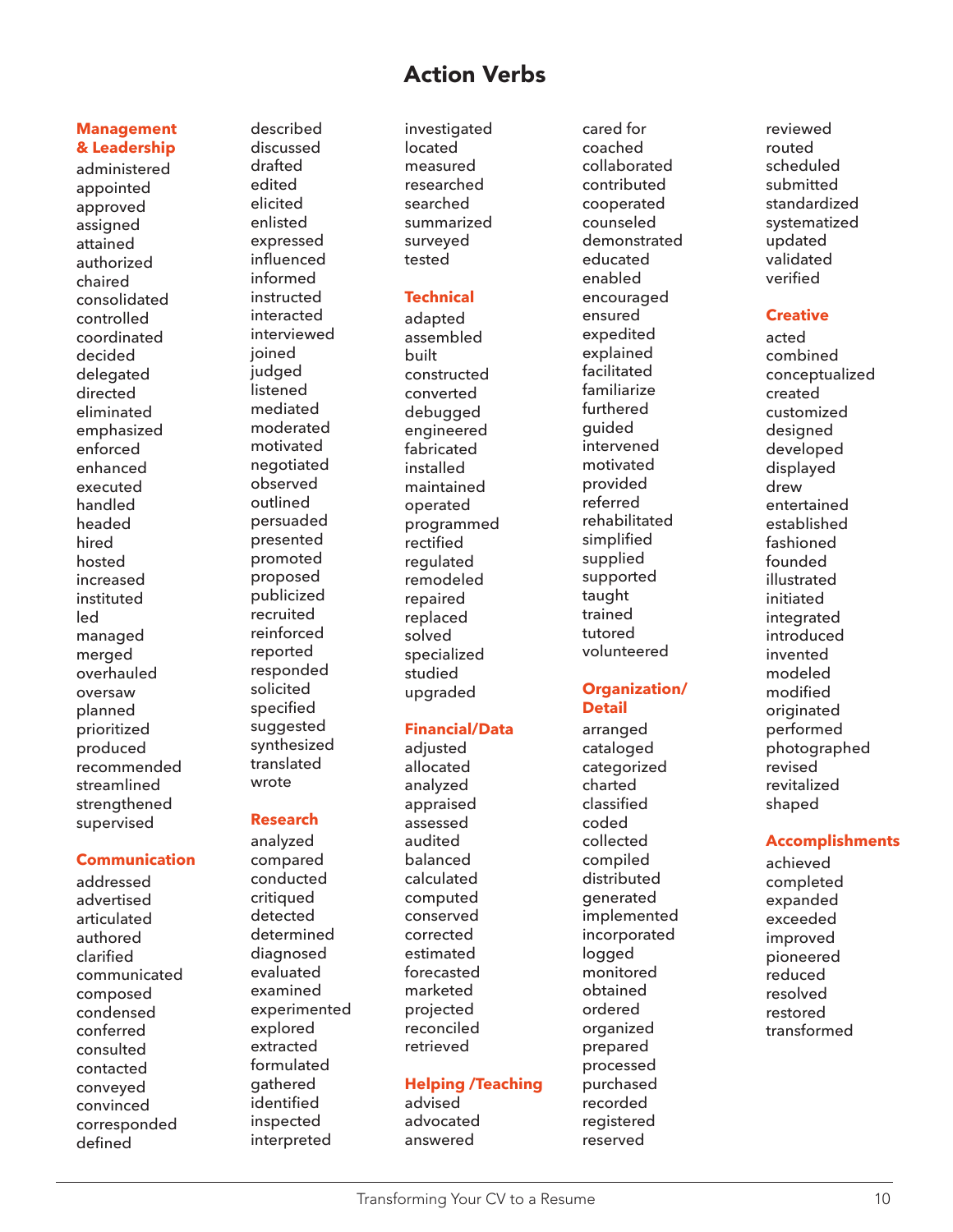# **University of Pittsburgh, Chemical Engineering Department** Pittsburgh, PA

**Graduate Research Assistant September 2010-April 2012** 

- Collaborated with postdocs and PIs to analyze and determine mutations with tested DNA and RNA samples
- Discovered 80% correlation between mutations and decreased amount within the tested DNA and RNA
- Mentored 5 undergraduate research assistants to support their professional and personal development

# **University of Dayton, Kettering School of Engineering** Dayton, OH

*Undergraduate Research Assistant* **September 2002-April 2005 September 2002-April 2005** 

- Collaborated with U.S. Air Force to investigate the impact of lead paint on jet fuel efficiency
- Awarded the Wright Brother Innovation Award for accomplishments in research partnerships

# **MEDICAL COMMUNICATION EXPERIENCE**

# **Bristol-Myers Squibb** Plainsboro, NJ<br>Medical Writer Internet Plainsboro, NJ<br>June 2018-August 2018

- Developed clinical and preclinical publications, including primary manuscripts, review articles, product monographs, slide presentations, abstracts and posters
- Participated in global publication planning and operations meetings with domestic and international clients
- Developed strategic materials including publication plans, communication platforms and key clinical findings

# **Princeton University Press** Princeton, NJ

*Editorial Assistant Volunteer* January 2017-August 2018

• Served as a medical science liaison between authors and the Press to support key aspects of editorial processes involved in academic book publishing

# Sample Resume #1

*Thalia is interested in the pharmaceutical industry, especially R&D and medical communication. She highlighted her most relevant research and transferable skills by including research, communication, and leadership skills.* 

# **Thalia Tiger**

123 Tiger Street, Princeton, NJ • thalia.tiger@princeton.edu • 555-555-5555 • linkedin.com/in/tigerthalia

# **EDUCATION**

**Princeton University** Princeton, NJ *Doctor of Philosophy in Chemical Engineering* **Expected December 2020 Expected December 2020** 

# **University of Pittsburgh** PA

*Master of Science in Chemical Engineering* **May 2012 May 2012 May 2012** 

# **University of Dayton** Dayton, OH

*Bachelor of Science Chemical Engineering, Minor in Marketing* **May 2010** May 2010

# **TECHNICAL SKILLS**

- **Computer**: Proficient in C++, Java, HTML, Linux, C, Python
- **Writing:** Proficient in AMA Style, MS Office, PubSTRAT, Datavision, PubMed, Reference Manager, Documentum and Adobe Photoshop; experience with medical/regulator reviews

# **RESEARCH EXPERIENCE**

| <b>Princeton University, Chemical and Biological Engineering Department</b>                                                             | Princeton, NJ          |
|-----------------------------------------------------------------------------------------------------------------------------------------|------------------------|
| Graduate Researcher                                                                                                                     | September 2015-Present |
| Design and fabricate advanced microfluidics to generate well-defined physical and chemical environments to<br>study cellular chemotaxis |                        |
| • Characterize response of chemotactic cells to various well-defined static and dynamic chemical environments                           |                        |
| • Collaborate with 2 graduate research assistants and a postdoc to identify and assess ability of motile cells to                       |                        |
| determine path of least hydraulic resistance                                                                                            |                        |
| . The discussions discussed and the discovered construction of discussional application of indicating a contradibile                    |                        |

- Lead undergraduate researchers to discover novel phenomenon of directional persistence in migrating neutrophils
- Present findings at national conferences and departmental seminars to audiences ranging from 8 to 50 participants

*Medical Writer Intern* June 2018-August 2018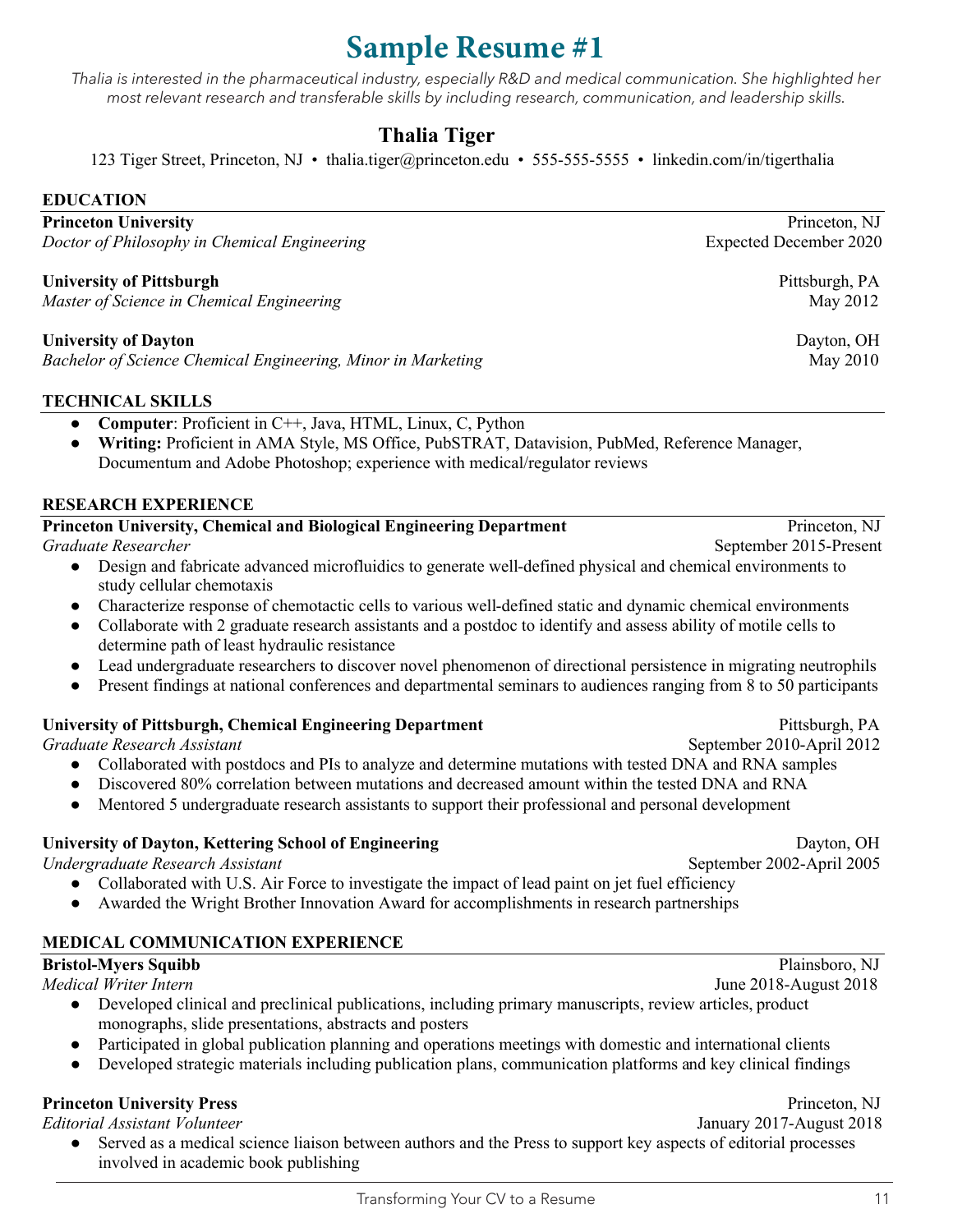# **MedErgy Health Group** Yardley, PA

*Medical Communication Liaison* **September 2012-August 2015** 

- Coordinated multiple projects on therapeutic areas including diabetes, psoriasis, rheumatology, pain management and opioid abuse/addiction
- Collaborated with senior research scientists to develop actionable publication plans and directly communicated the plans to senior management and executive board members
- Co-authored technical reports and journal articles to communicate key research results to scientific communities
- Managed timelines and submission requirements for publications in peer-reviewed medical journals

# **SELECTED PRESENTATIONS AND PUBLICATIONS**

- **T. Tiger** and S. Jones**.** "The Likelihood Encoder for Scientific Streamlining" IEEE Transactions on Information Theory (Volume: 62, Issue 4) April 2019
- **T. Tiger** and R. Jones**.** "Rate-Distortion-Based Physical Layer Secrecy with Applications to Multimode Fiber" IEEE Transactions on Communications (Volume: 62, Issue 3) December 2018
- **T. Tiger** and P. Jones. "Joint Source-Channel Secrecy Using Hybrid Coding" Presented at ISIT 2017
- **T. Tiger. "**Differentiation Between Atoms and Molecular Activity Within Cell Culturing Environments" Presented at ASEE 2011

# **OTHER COMMUNICATION EXPERIENCE**

# **Princeton University** Princeton, NJ

*Co-Instructor, Chemical and Biological Engineering Department* September 2017- December 2018 *Graduate Teaching Assistant, Keller Center* January 2016 – December 2016

- Developed and updated curriculum, materials, and assessment plans aligned with learning outcomes
- Taught and facilitated 5 lab and discussion sections for a total of 150 grad and undergraduate students
- Courses taught: *High-Tech Entrepreneurship; Design, Synthesis and Optimization of Chemical Processes; An Integrated Introduction to Engineering, Mathematics; Physics, Incompressible Fluid Mechanics*

# **LEADERSHIP & COMMUNITY OUTREACH**

# **Princeton University, Graduate Engineering Council** *Princeton, NJ* Princeton, NJ *Vice President in Communication and Engagement* **September 2018-Present** September 2018-Present ● Oversee budget and manage programming and events to raise awareness of graduate engineering opportunities ● Collaborate with Graduate School and leadership board to plan and implement organization's strategic plans

# **Princeton University, Chemical and Biological Engineering Department** Princeton, NJ<br>Graduate Representative September 2019-Present

*Graduate Representative* 

- Collaborate with the director of graduate program to address graduate student academic and career concerns
- Created a departmental communication committee to promote recent research work and events for grad students

# **Letters to a Pre-Scientist** West Windsor, NJ

*Science Mentor* September 2017- June 2019

● Advised a total of 150 students at low-income high schools by answering questions related careers in STEM and hosting workshops highlighting various ways to pursue sciences

# **University of Pittsburgh Graduate Student Council Vanish Student Council**

*Membership Chair* December 2010- April 2012

- Managed database to maintain up to date records of over 300 members and developed weekly member newsletters
- Led 2 team members to develop and implement sustainable plans for membership retention and recruitment

- 2019 Princeton Graduate School Outstanding Dissertation Fellowship
- 2018 Princeton Chemical Engineering Student of the Year Award
- 2013 MedErgy Colleague Recognition Award
- 2012 Chemistry Achievement Award, Organic Chemistry

Transforming Your CV to a Resume 12